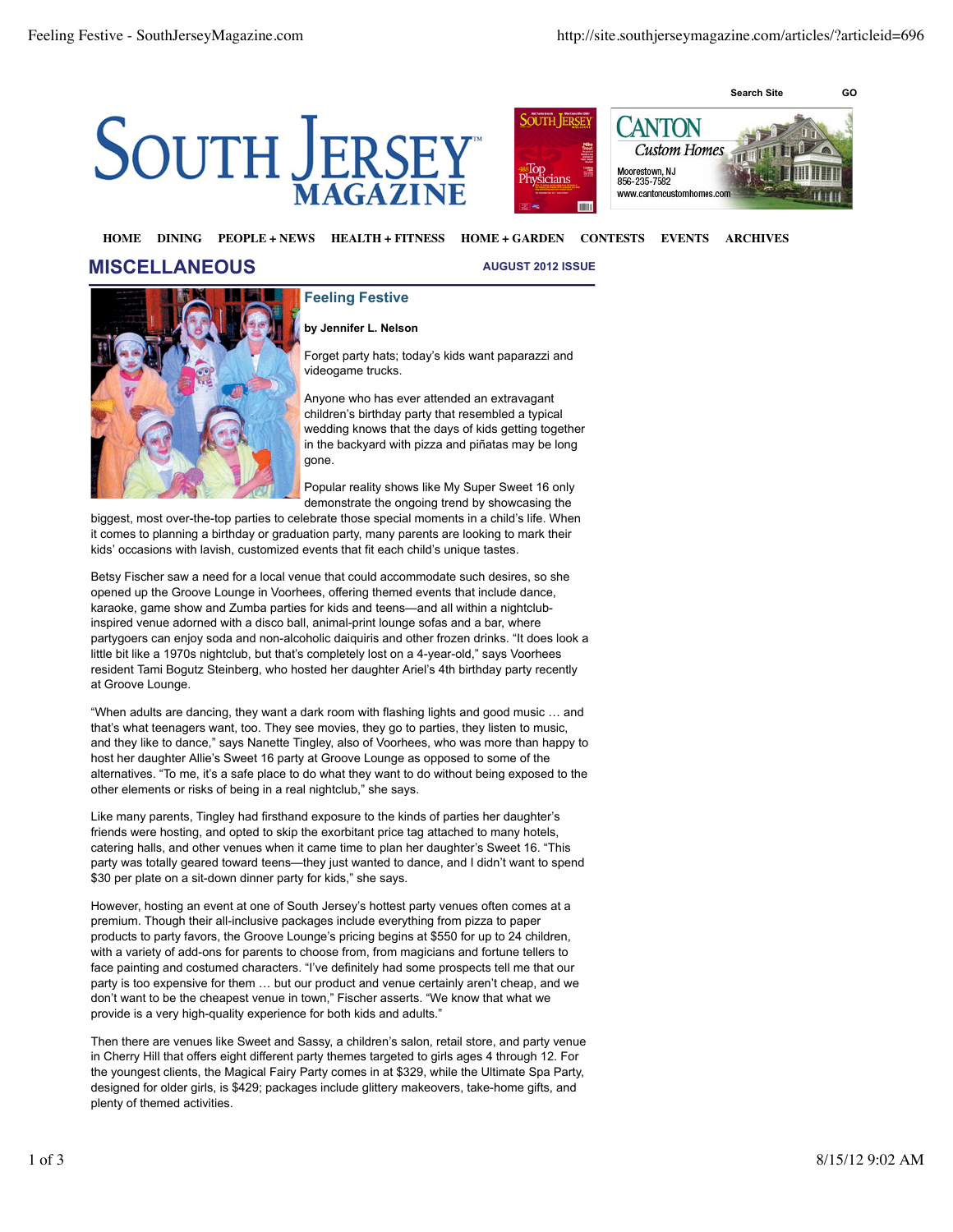But it's Sweet and Sassy's add-ons that serve as the proverbial cherry on top of its glamorous salon services and party packages—its most popular offering is a hot pink limo, available for round-trips (\$150) or for a 20-minute ride around Cherry Hill (\$75). According to owner Christine Gorham, girls love getting dolled up with up-dos, makeovers and manicures before walking the shop's signature red carpet and having photos taken by the "paparazzi." "We love to make birthday parties memorable," Gorham says. "They have lots of fun dressing up, dancing and walking the runway with their friends."

For those that wonder if these luxuries are over the top for some children, there's no underestimating the influence of pop culture on birthday party themes for kids, from television to music to celebrity obsession. "Kids are much more savvy these days … a pizza, ice cream and cake party doesn't offer the action or entertainment that today's generation demands," agrees Suzanne Sykes, owner of the Cape May Courthouse-based Kid Parties to Go.

Voorhees resident Natalie Sannuti, owner of Pretty Princess Parties, knows all about the fascination little girls have with either princesses or the celebrity lifestyle—depending on their age—and her parties include everything from visits with Tinkerbell and Cinderella and hair and manicure stations, to red carpet runways and diva dress-up. "A 7-year-old girl wants to walk the red carpet and be a movie star ... it's pretty normal," she says.

When launching her business five years ago, Sannuti aimed to fill another need within the event planning industry: the trend of livening up a home-based party with an outside contractor. Pretty Princess Parties are hosted in the family's home, and include crafts, karaoke, dress-up and more—Sannuti and her team organize everything from individual activity stations to cleaning up afterward. "We like to target the everyday mom who does it all … we go into their homes and host the party from beginning to end, so parents can sit back and enjoy their child's special day."

Though some of today's most common party themes may be inspired by adult activities, like spa treatments and nightclubs, party offerings are tailored to be age-appropriate. "When they're 10 years old, their idea of playing dress-up includes feather boas and dance recital costumes," says Mount Laurel's Betsy Turgeon, who celebrated her daughter Gabrielle's 10th birthday with Pretty Princess Parties. "Everything is kid-centered, from the Justin Bieber cardboard cut-out to the Kidz Bop music."

Kid Parties to Go also brings the party to the child, and specializes in hosting elaborate events complete with bounce houses, carnival games, costumed characters and everything in between. One of the company's most popular offerings is the Spa Diva Party, starting at \$374 for two-hours. "All guests receive the movie star treatment … girls love the style, flair and accessories," says Sykes, who draws on her experiences as a mom and an art teacher for inspiration in creating party themes, including ones for the under-served population of parents seeking ideas for boys' parties.

Amy Giulian planned a pirate-themed party for her son David's 6th birthday with Kid Parties to Go, complete with a costumed Jack Sparrow and backyard treasure hunts, while Turgeon opted to contract a videogame party for her son, Grant: for approximately \$300, a trailer stocked with several Xbox 360, Nintendo Wii, and PlayStation 3 systems and dozens of video games rolls up to the house, and kids can enjoy a social gaming party for two hours. "There are more companies and party venues out there for girls, but the theme of video games makes it easy for boys to enjoy ... they love the competition and being able to socialize while they play," says Brian Morris, owner of GameTruck Party in Howell; the company has franchises based in Atlantic County and an upcoming location in Cherry Hill. "Parents often tell me that they run out of ideas for parties, and that this was the easiest party they've ever thrown."

Indeed, for many parents, it's not about hosting an over-the-top party, but offering their child and their closest friends the opportunity to celebrate in a unique way. "Because of the prevalence of these unique party venues, parents have the option to make their child's party stand out," Steinberg says. "Kids go to so many birthday parties, and when they've already attended several events at bowling alleys or The Little Gym, you want to do something a little bit different."

"We have many grown-ups who walk into the Groove Lounge and say, 'If I have to go to a jumpy party one more time, I'm going to scream!'" Fischer adds. "Many clients of ours are so excited to be the first family to host a party with us, because no one in their child's class or neighborhood has been to the Groove Lounge yet."

Still, the top priority for many South Jersey parents remains striking that delicate balance